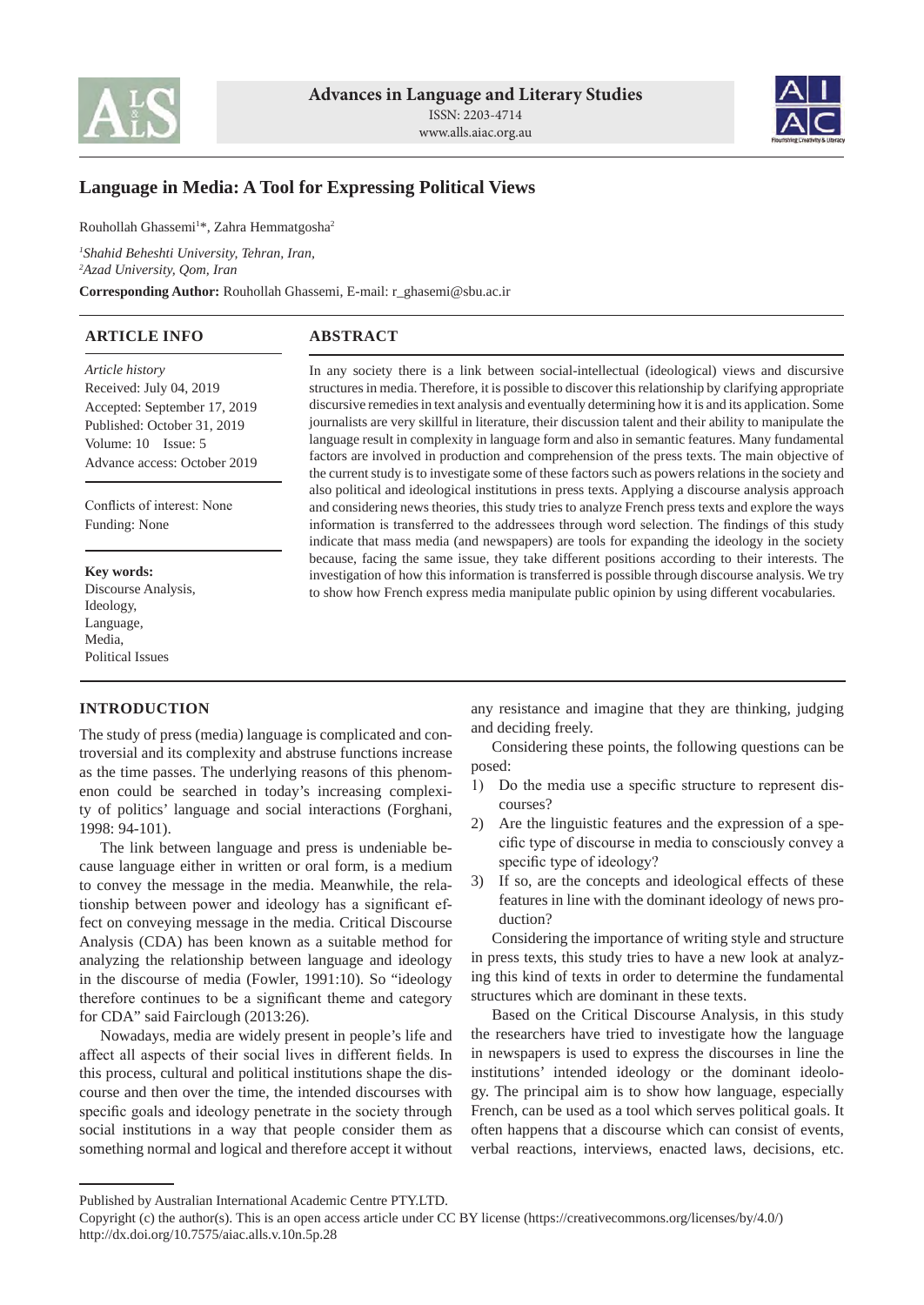is expressed differently in different linguistic forms in newspapers. It means that each newspaper consciously applies its own linguistic style considering its own cultural, social, political and generally ideological point of view. "Van Dijk terms the syntactic structure as news schemata. News schemata are syntax of news stories, the formal categories into which news can be analyzed and their relations to each other"(Bell, 1991: 22).

Each of these linguistic forms subtly imposes its own ideology on its readers. In addition to each institution's specific point of view, the discourse of press is in line with the general ideology which is dominant in the society. It means that different vocabularies are used to express different political ideas; so a political regime always uses a terminology that can express and convey its point of view. On the other hand, some words are used by some media because of their significant charges that they can use to influence their audience. In French like other languages, these structures are used so often specially in political texts. Sometime they try to show a negative aspect of an issue and sometime they aim to approve another one. French language can help them to take different positions in face of the same issue.

### **STATEMENT OF THE PROBLEM**

Journalists use different linguistic forms to present news in order to talk influentially, clearly, stylistically and sometimes tactfully. These linguistic forms have also different applications and meet different goals. Therefore, the only way for knowing the hidden goals behind the press messages and their social consequences and effects is to investigate the superficial structure and obvious concepts of the media language (Forghani, 1998: 94-101).

Since 1980s, there has been a profound change in written press in France. The centralization phenomenon and formation of multifunctional media groups were the result of this period. French press system is totally different from the American system which is sometimes used as the reference. The French journalists' ability is almost their literature and their talent in discussion and manipulating the words. Collected evidences confirm this literary tendency among these journalists. Those texts that brought fame for some press such as La Press in 1839 and Le Petit Journal in 1863 were footprints written by some famous writers such as Balzac, Hugo, Dumas and Zola. From Zola to Camus, this tradition of writers' collaboration with newspapers was a significant feature of French journalism. The most dominant dimension of this feature was integration of writing and reporting.

One of the most important features of English-American journalism is to concentrate on reality. This feature includes giving preference to objectivity which is formed around getting news and separates information from interpretation of it. In fact, the journalist looks at people and events as objects to describe. This method can be based on the capacity of English language density in which two or three syllabus words are dominant. Although in French culture this writing method is considered as "writing with no introduction", this method has its own style and cannot be labeled as

"monotonous"; Ernest Hemingway was the one who brought this style to light (Erik Neveu, 2011: 36).

According to Philippe Gaillard, the writing style of the press mostly aims to make reading and comprehension easy for the readers. So as we can see the comprehension of a text and the meaning we can receive plays a key role in press.

Accurate writing and also simple, fluent and clear expression in conveying message are the main pillars in press texts. In addition to being straight and clear, the press news should be away from redundancy. The information in the press should be expressed by short and expressive and at the same time comprehensible structures. Understanding the concepts of each sentence has an inverse relationship with the number of the words of that sentence; the less the number of the words in a sentence are, the easier its comprehension is.

The utterance should be concise, comprehensible, appropriate and also beautiful. That means, in order to be effective, it should have a correct structure and be used in an appropriate texture. Clearly, it is not a simple task (Yar Mohamadi, 2010: 158).

This simplicity of language helps authorities and governments to show their opinions in society. Noam Chomsky believes that generally the dominant media in a society reflects the authorities' opinions and benefits (Chomsky, 1989: 10).

There is a determining relationship between ideological processes and linguistics because language and the world cannot be separated (Gee, 2008: 22). It means that journalists and translators' words selection can convey a meaning and also an ideology. Critical discourse analysis (CDA) is a tool elaborated in 1970s in order to investigate how to make the media language ideological and how the dominant ideologies in the society are consolidated in media texts by the use of linguistic structures.

Text is at the service of ideology. In the other word, we can find an ideology in every text. Although Fairclough accepts that both content and form of the texts are influenced by the ideological structures, he believes that it is not possible to trace the ideology only in the text. In his opinion, ideology can be recognized and analyzed based on what has happened so far and what happened in the past. So, Critical Discourse Analysis has been known as a suitable method for investigating the relationship between language and ideology in the discourse of media.

Critical Discourse Analysis which is a new trend in discourse analysis is rooted in Michel Foucault's opinions. In this critical approach, it is believed that some factors such as historical context, the power relations in the society, the institutions and social, cultural and ideological processes make text, which could be the demonstration of a language, and ideology, which could be found behind this demonstration.

In recent years, the linguistics of media has been one of the most serious and prefund discussions among linguists. Some researchers including "Roger Fowler" even know the press language as an ideological language and believe that it has an ideological application. This language has found this specific role and application through the appropriate selection of words and specific concepts and also through a suitable word ordering process which can be called discourse engineering.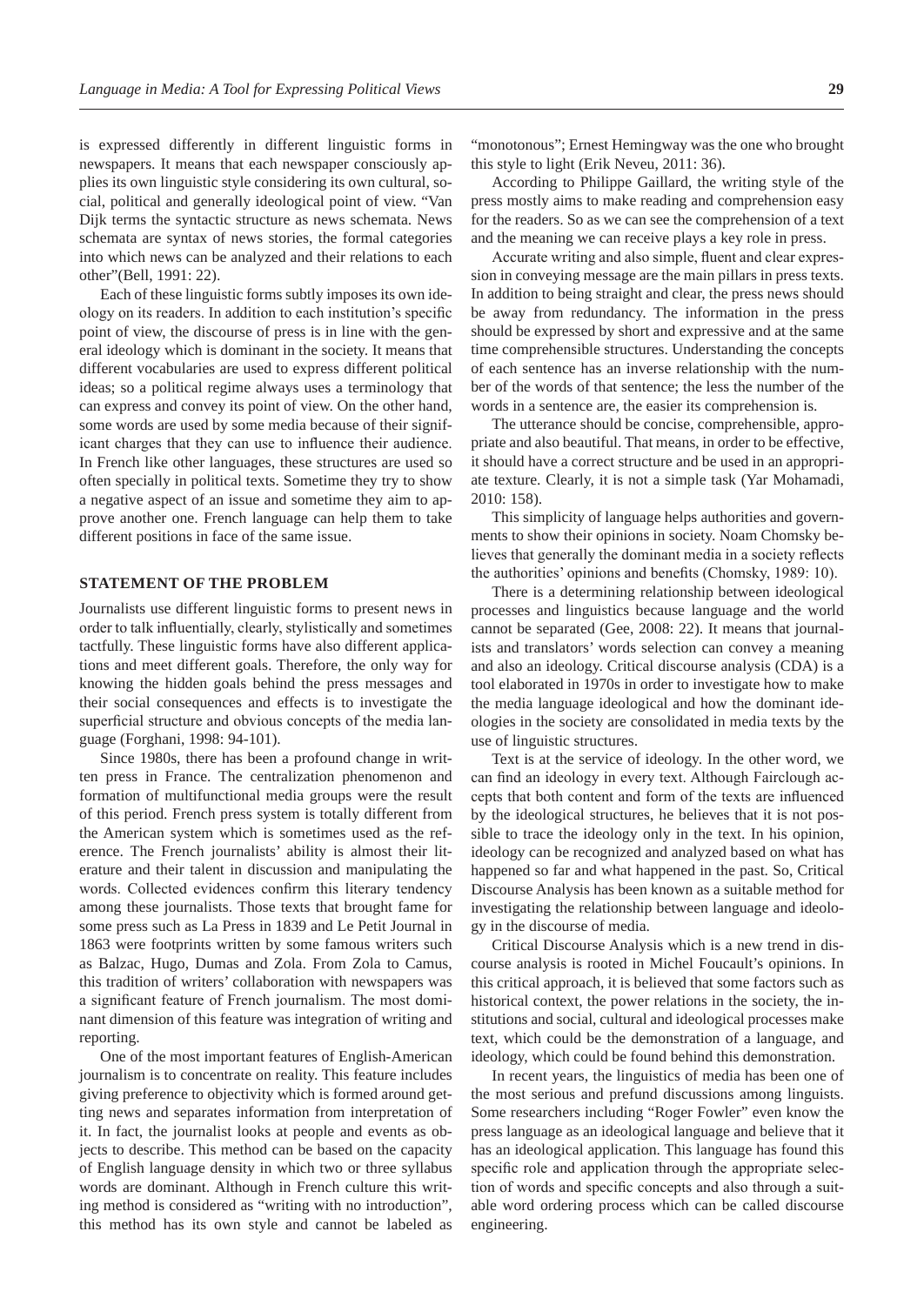### **JOURNALISM IN FRENCH STYLE**

"Journalism" is a term which refers to all poetic and prose works which are affected by the events and topics of their times and usually get old and out of fashion as the time passes and the society changes. Journalistic literature uses the style of newspapers for writing, but its production is not necessarily newspaper. It is possible to write novels, poems and even critical and social articles with this style. In Europe, especially in France, great writers and poets have had a close relationship with the journals, and some great writers such as Sartre and Camus became famous because they worked with journals. Due to its complexity, describing the state of France media, particularly the press, is not that much easy. However, having a look at the state of press in this country, it can be concluded that the structure of its press is different from the structure of the press in other European countries.

Before the birth of public journals in a period called Golden Period (before World War I), the newspapers in this country were published without the presence of real journalists. The articles in these journals were written by the staff. But these people did not consider the job as a special skill and a profession with its logic to make their living; for them this job was like a waiting room to enter a political or literary profession. Balzac has described this phenomenon in two books, Lost Illusions and The Monography of the Parisian Press (Erik Neveu, 2011: 39-40).

Another tendency in French journalism was politics; most of these people introduced themselves with their political concerns and their tendency to a political party. Many of these journalists participated in political activities in the third republic period. Until the beginning of the fifth republic period (up to now), journalist continued in this way and a person was known as a political journalist only if this person had specific political opinions.

The essential advantage of French journalism is due to its expertise in writing style and defending a specific ideology in editorials. The content of the newspapers are basically focused on critics, reviews and weekly notes which expresses the great importance of interpretation and critical writing comparing to the news. In this type of journalism, the idea expression and changing events under the pretext of applying courageous stylistic features received a great priority from the press.

The academic ways to study the journals in France, are left to semioticians; journalism itself is considered as a literary writing styles, but it is possible to study this topic as a result of a mutual and systematic interaction between many fields.

### **ENGLISH-AMERICAN PATTERN**

Many studies done in the field of journalism indicates that the origin of what today is called "standard journalism", is in England and mostly in the U.S. (Neveu, 2011: 34). One of the features of this pattern is the importance of data collection. An American journalist knows him/herself as an expert in data collection. The second feature of this English-American pattern is their focus on being real. It means

that giving preference to objectivity is form around news collection process and separates information from interpretation and commentary. In fact, in this method the people and events are viewed only as objects to be described and commentaries which are considered as prolixity are not approved. The consequence of this approach was devaluing the complex form of utterance and recording the events in the prevalent style or discussion-based style, which was in favor of the simple descriptive writing style. This method can be based on the capacity of English language in which two or three syllabus words are used frequently. Although in French culture this writing method is considered as "writing with no introduction", this method has its own style and cannot be labeled as "monotonous" (Ibid).

## **LIMITS OF CONFRONTATION**

The comparison between French and English-American patterns shows that many of French journalism features are more disharmonious in comparison to the ones in the other pattern which has been used as the reference in many countries all around the world. In fact, the English journalism is a pattern full of contradiction that does not need any description, while, in French journalism descriptive literature is involved in the political writing. On the other hand, the principles and values of the American pattern do not, in any way, entail a uniform and stylistic method in writing; the objective perspective and their focus on the reality also rejects the stylistic framework. In the US, from the beginning, self-regulation of the "forth power" existed and the first amendment of the constitution confirmed its independency. In France, after 1789 revolution, there has always been a strong centralized government. Such a government played a major role in providing information and news to newspapers. Therefore, journalism in France was not run based on finding information from different sources; this was done under the government support. Because of that, French journalists were mostly focused on interpretation, criticizing and writing commentary instead of collecting news. This fact in French pattern is opposite the American one. The French people, like other people, beside looking for news in the newspaper, expect to get explanation and analysis for the events. Contemporary French journalism has consistently adhered to the long tradition that has become the habit of the French journals. As it was said earlier, in English-American pattern the focus is mostly on objectivity and realism that is the separation of information and interpretation (revue d'information du Ministère des affaires étrangères, January 1994, N. 14)

# **THEORIES**

#### **Media Audiences**

The active audiences are those who considering the individual, social and cultural characteristics, have the ability for meaning construction and understanding of media texts and resist the meanings of message preference. In cultural studies, the media and the audience fall into the framework of the discursive and ideological structures of power. However,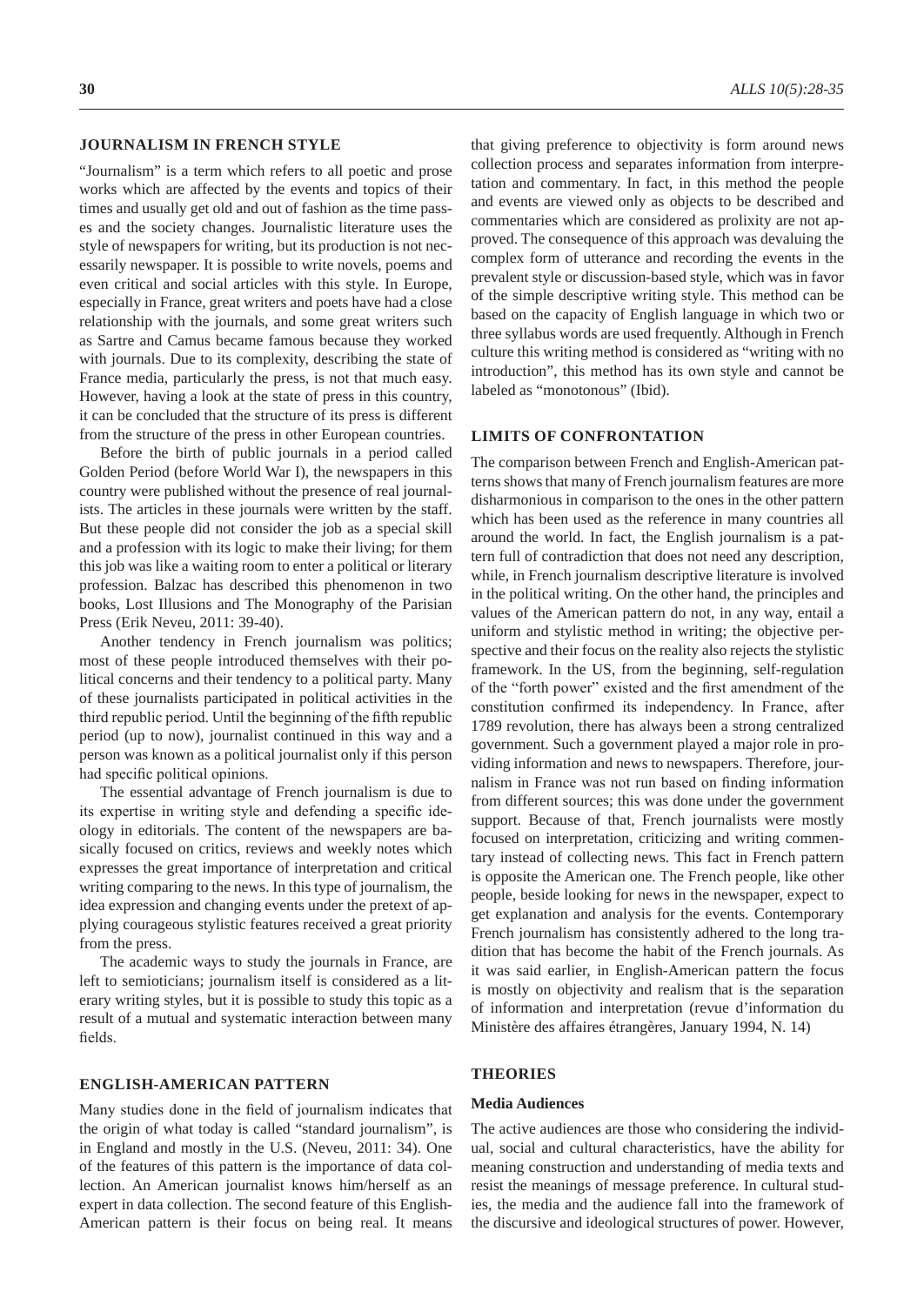avoiding the ideology critics' view which emphasizes on the ideological reproduction in the media, the theorists of cultural study theory believe that these structures do not have any consistency. In this approach, considering the inherent ambiguities of texts and the multiplicity of consumer social situations, "meaning" is always exposed to doubt and controversy. From one side, the texts are "polysemic" and open a wide horizon in front of the audience; from the other side, applying different deduction strategies, active audiences try to have their own interpretations about the news based on their interests. According to this pattern, media have wider arena for arguing on meaning. The arena in which ideology is constantly forming and reforming through mutual interaction between the text and the audience.

#### **Gatekeeping Theory**

For the first time Curt Lewin, the American Psychologist, instituted the concept of gatekeeping in a scientific form. He coined this concept for the first time during the World War II (Badiei, 1980: 45). It is also clear that "Any public media such as newspaper, radio, television … should make its choice from the nebula of data and information that the today's world is abounded with, because it would be never able to reflect all the events" (Sarookhani, 1992: 65). However, the principle question is that choice, and the aims and the effects of this choice within the society.

Usually, it is assumed that gatekeeping is the process of news selection for the newspapers. But it is more than a simple selection.

According to Titchner (1972: 43-45) gatekeeping is defined as a broad process of information control which involves all aspects of message encryption, not just selection but also the prevention of publication, transmission, shaping, presentation, and supply, repetition, and timing along the route from source to receiver. In other words, the gatekeeper includes all aspects of selecting, keeping, and controlling the message. With more accurate analysis, it can be said that gatekeeping is the Re-creating of an essential framework for the event and turning it into news so that communicators could select some elements of the message and reject the rest.

This is one of the most important points in journalism and Lewin in 1974, considered goalkeeping as a process that causes change in the society.

#### **Agenda Setting Theory**

Agenda setting refers to prioritize a particular program, but in journalism, it means that the media determine the topics of public agenda through presenting the news.

Bernard Kohen (1963: 91) states that, "The press may not be able to tell people often how to think, but wonderfully they have been successful about what they (people) think about". Agenda setting means that the media, particularly in news, news reports and documentary programs, have the power to focus public attention on a set of limited issues and ignore the others. The result is that some of the specific topics are discussed by many people in public and out of

the territory of the media while some others receive less attention (O'Sulivan, 2006: 26).

The main axis of agenda setting is building public awareness of topics that are not talked about in the news media (topics that are confronted with the silence of the news media). The concept of agenda setting is not limited to selecting and giving priority to news, and events in newspapers and press. This process is more than prioritizing and has its own methods and complexity.

In media, it is tried to highlight some events and news through the words and language. In fact, by manipulating the language, it is possible to highlight something in audience's mind.

# **LANGUAGE OF IDEOLOGY AND GLOBALIZATION**

The relation between language and ideology in real context, called "globalization", can be considered as a two-way communication; it means that language is a medium for ideology, and ideology itself is a medium for continuity, institutionalization, and globalization. Of course, media and language are among the most important tools of globalization; the speed of globalization has increased due to the advent of some media like the satellite, the Internet, art, cinema, and so on. And language as a factor in facilitating communication, in the globalization context, plays a crucial role in bringing people closer together. Ideology, as it is analyzed by Van Dijk from a critical discourse analysis view, is a tool for creation and maintaining the power inequality in the society which is done by the assistance of language. In fact, ideology develops through social interactions between languages and institutions.

Considering the above mentioned theories, some samples from newspapers are analyzed and investigated. It is worth mentioning that the media and the audience fall into the framework of the discursive and ideological structures of power and because of this in this study these theories have been used.

We tried to show how language could be used as a tool that is able to manipulate peoples, to convey the powerful point of view and to influence the audience who do not have other information sources. For this reason, some French medias have been investigated and we tried to find out how they want to impose their ideology.

On the website of the French newspaper *Le Monde*, after the war in Syria and presence of this country in the international coalition against ISIL, the term "le régime syrien" was used frequently. As we can see, the newspaper used this term instead of the word "état" (government). The word "régime" refers more to a temporary state, while the "government" represents the established and stable one (Robert Dictionary). In fact, the journalist intents to convey his/her ideology through this term; using this term, "le régime syrien", shows that the writer does not approve Syria as a country neither the Syrian government as a state (Figure 1).

Meanwhile, on the "Russia Today" website, because of the kind of their look at the presence of ISIL in Syria and because they defend this country, the site used the term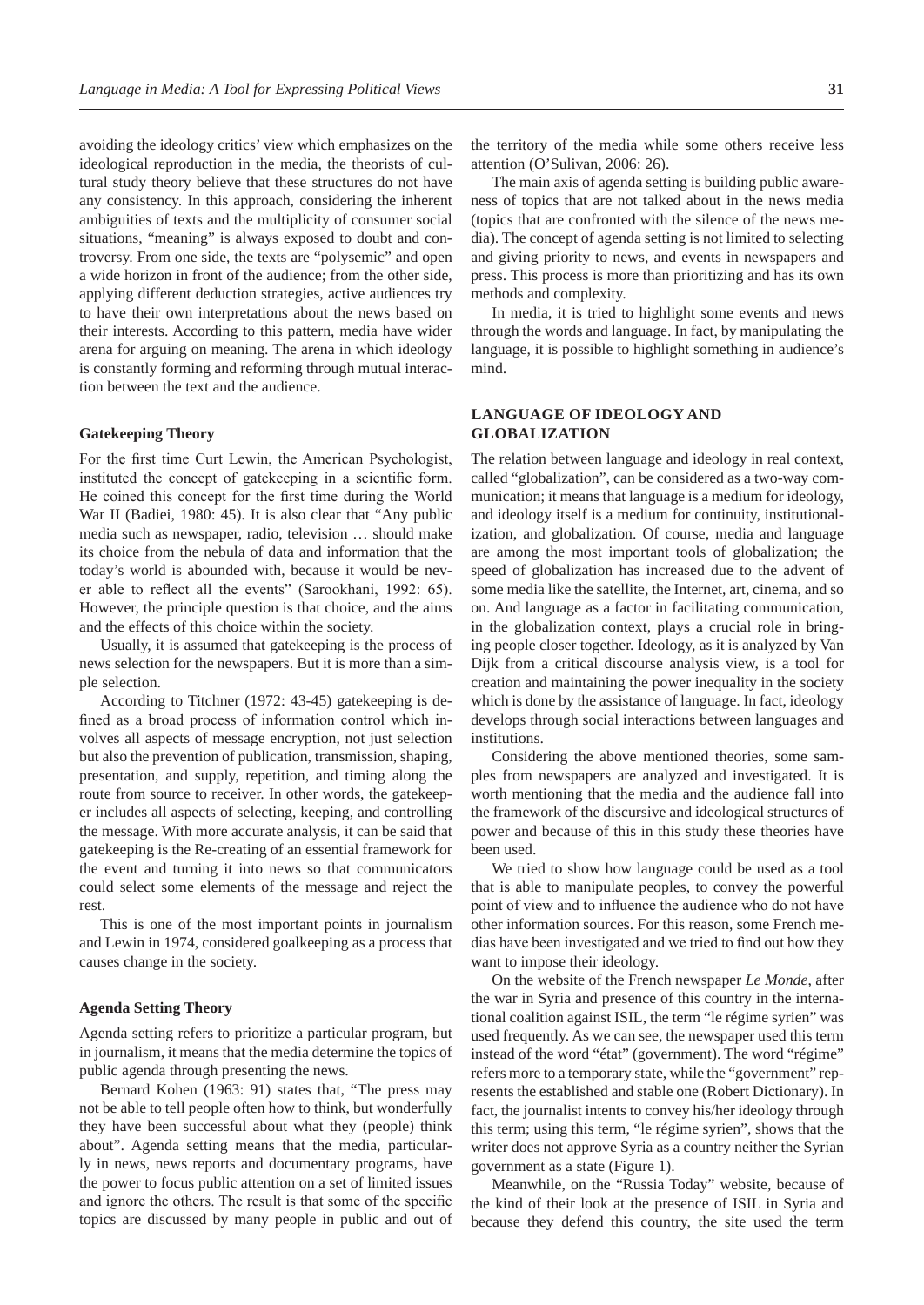"L'armée syrienne". The difference between these two discourses shows the difference between their viewpoints of the same topic. Actually, when speaking of the "army", the speaker implicitly accepts the existence of a legitimate government that the army serves (Figure 2).

This difference in point of views can be seen in the issues related to Yemen. From the beginning, the position of the Western countries to the Yemen War was clear; forming a militant Saudi Arabian-led coalition, Western countries tried to undermine Yemeni defenders in any way. Western media, have tried to use linguistic structures to represent this stance. These media use the term "rebelle". In Robert dictionary, this term is translated as "One who does not recognize the legitimate government and fights against it". In fact, this word has a negative meaning and refers to the people who have some illegal activities against a government which is legitimate. The use of this word to refer to Yemeni defenders has its root in the views of the Western countries that are trying to support their intended people in this country (Figure 3).

But if we see this news in Iranian media, the difference between the viewpoints of two sides are clear. For example, the French website of Press TV of Iran calls these militant groups "Les Combattants d'Ansarallah" because they are revolutionary fighters who defend the soil of their country. The word "Combattants" is used for a person who participates in the war and defends himself. Regarding to its political point of view, Iran has always believed that Yemeni fighters have a legitimate right to defend themselves, and this legitimate defense has been always approved by Iran. Naturally, Press TV, as an Iranian State media, reflects the viewpoints of Iran government and because of this tries to show this position by selecting words. In fact, the hard battle on the battlefield has become a kind of soft war in the media campaign, which allows governments and countries to directly or indirectly convey their views within the context of the words to their audiences (Figure 4).

If we want to mention another example in this regard, we can talk about Western countries and most particularly France's position to ISIL. In Iraq and Syria wars and with the advent of ISIL, from the beginning several Medias used the title of "Islamic State of Iraq and Al-Sham" was used, while the Western countries used the title "Islamic State".



**Figure 1.** French news paper *Le Monde*



**Figure 2.** Russia Today agency, french version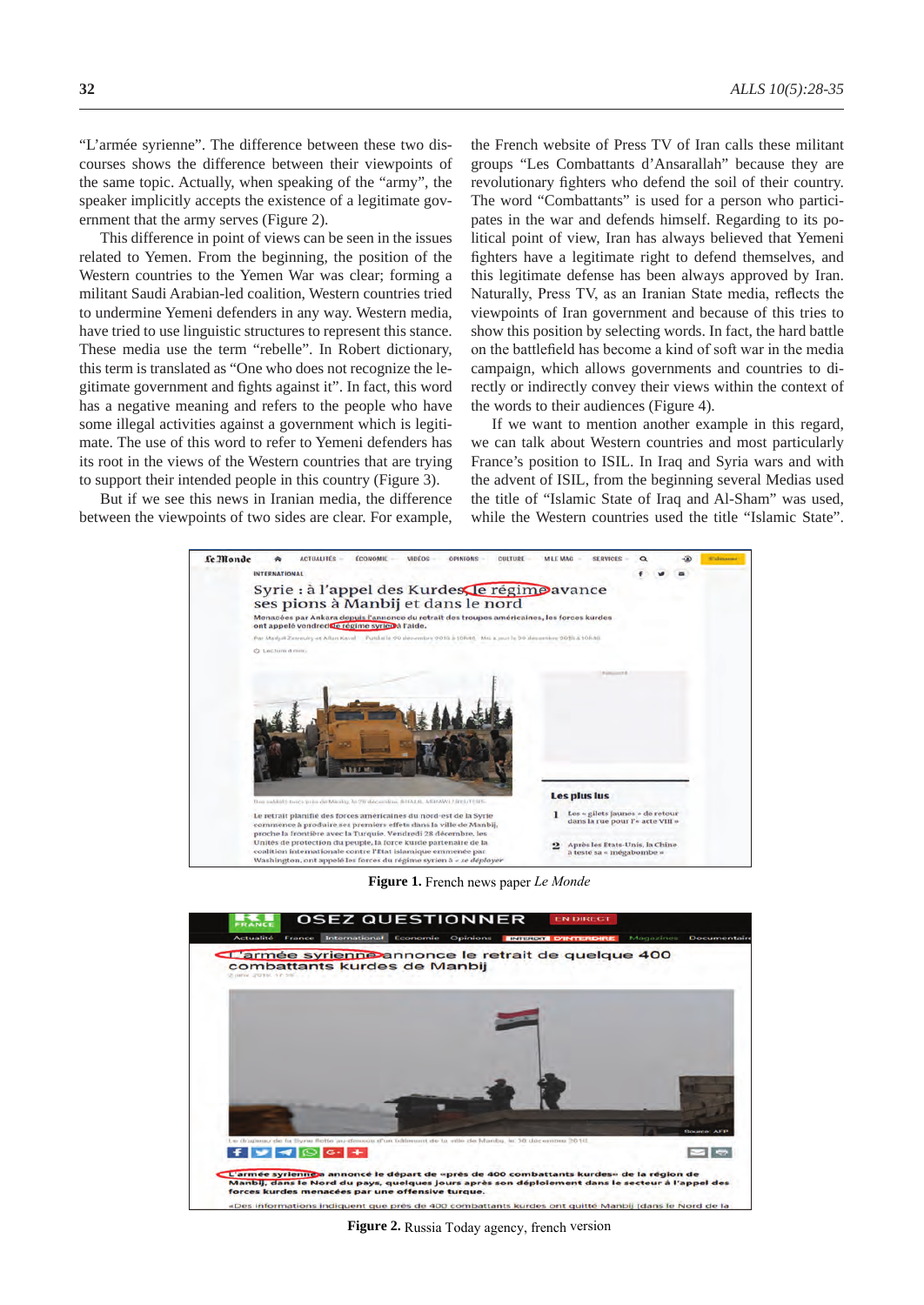

**Figure 3.** French news paper *Le Monde*



**Figure 4.** Iranian Press TV, french version

Using this phrase Western media only aimed at attributing the terrorist acts of this group to Islam and Muslims and to introduce Islam as a violent religion that theorizes such behaviors. Using this term was continued in France until the terrorists attacks happened in Paris. Since that time, with the

change in the ideology in this country, the term "Daesh" has been used. In fact, the strategy of France was clear in the language of the media of this country, and this radical transformation took place when they themselves were the target of the terrorist attacks (Figure 5).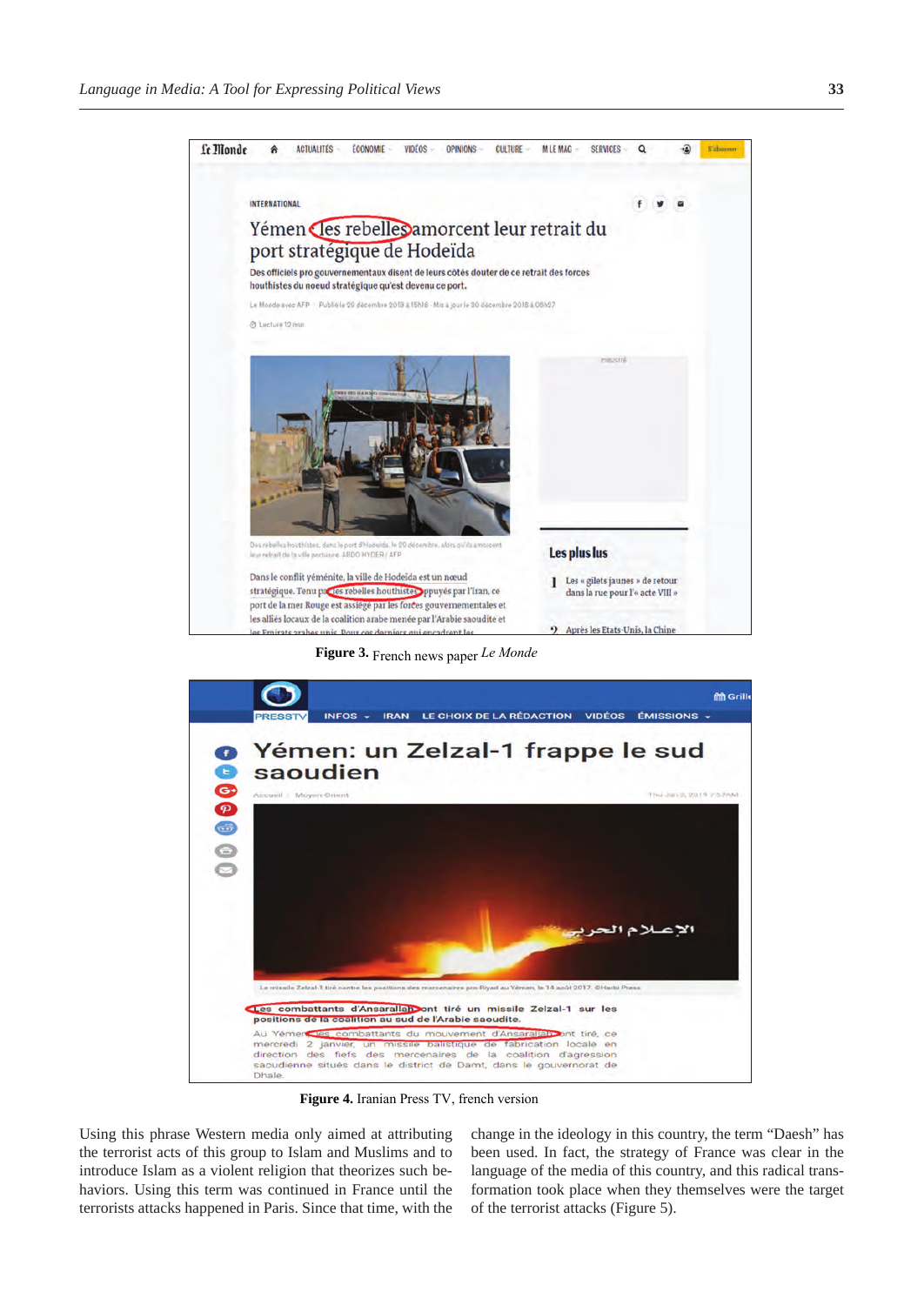

**Figure 5.** French magazine *Le Point*



**Figure 6.** RTL media group

Le Point used the term " Etat islamique en Syrie " in September 2015 and on 16 November 2016, François Hollande used the term "Daesh". This is exactly after the terrorist attacks in Paris. At the same time the Prime Minister, Wallace, used the same term which shows the change in the viewpoint and position of the country to this topic (Figure 6). As we can see here, French government changed its position and after terrorist attacks in his territory they consider Daesh as a terrorist group.

## **CONCLUSION**

The word choice of the journalists plays a very important role in affecting interlocutors. In other words, lexis and expressions in a text carry a great meaning load. The words that

a writer or a speaker uses are valued by their political, social or even ethical situation, or even more precisely, someone's expression is valued by its social and political weight.

A critical discourse analyst, using the critical discourse analysis technics, looks forward to unfolding the form/surface of a text in order to go beyond the words and phrases and to reach and reveal what has rested hidden from the public eye; denaturalize what's tried to be shown as natural so that people could figure out the truth and decide for their lives.

Press, as the most important and the most considerable news announcer in the societies, is considered as one of the most effective bases forming the discourse and power interactions. The recent study showed that the newspapers, using different language forms, without any direct and tangible